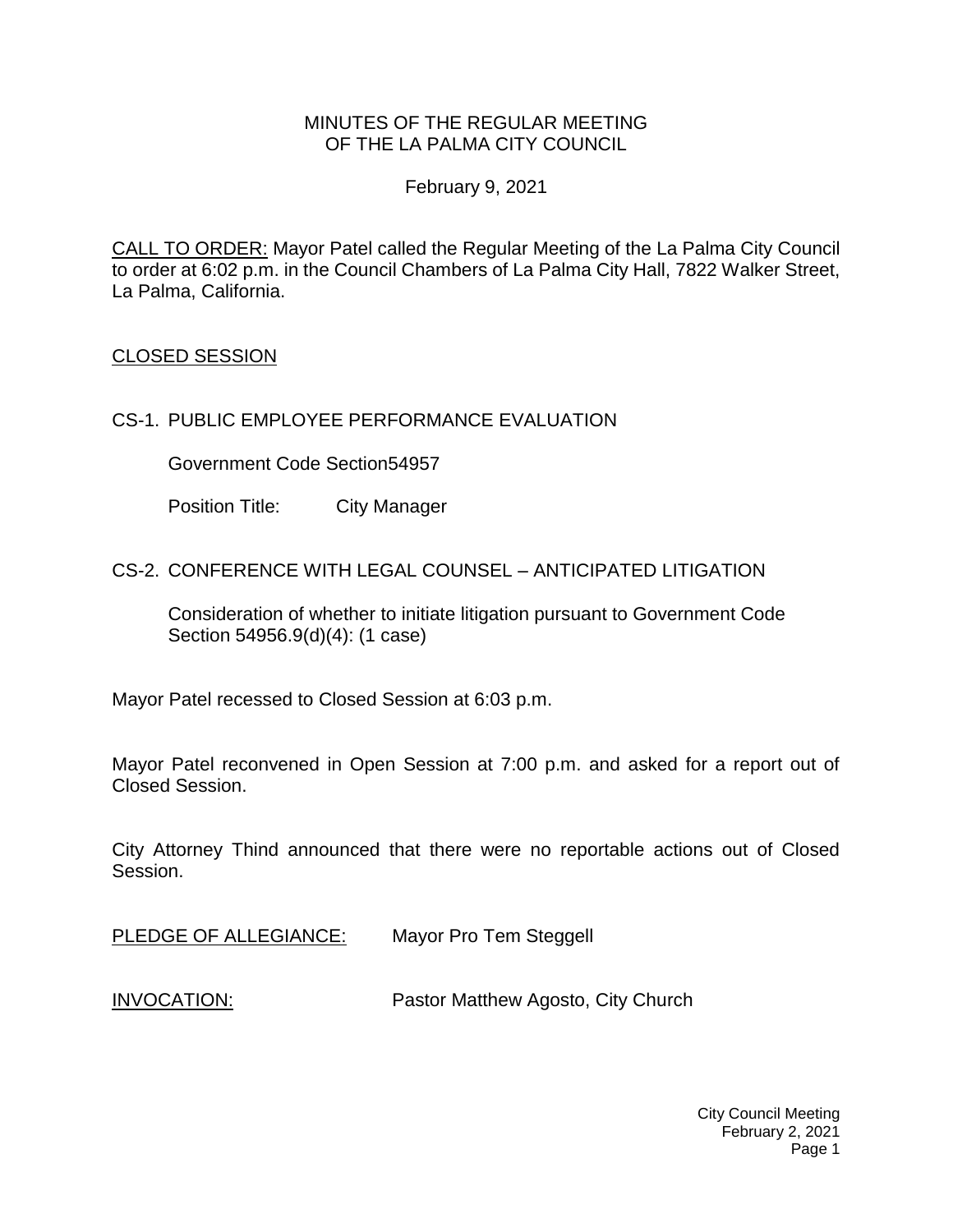| ROLL CALL:                     | <b>Council and Commission Members</b>                                                                                                                                                                                                                    |
|--------------------------------|----------------------------------------------------------------------------------------------------------------------------------------------------------------------------------------------------------------------------------------------------------|
| Council Members present:       | Council Member Baker, Council Member Goodman,<br>Mayor Patel, Mayor Pro Tem Steggell, and Council<br>Member Waldman                                                                                                                                      |
| Council Members absent:        | <b>None</b>                                                                                                                                                                                                                                              |
| <b>City Officials present:</b> | Conal McNamara, City Manager<br>Ajit Thind, City Attorney<br>Mike Belknap, Community Services Director<br>Ryan Hallett-Hinton, Assistant to the City Manager<br>Scott Hutter, Planning Manager<br>Terry Kim, Police Chief<br>Kimberly Kenney, City Clerk |

### [PRESENTATIONS](https://lapalma.granicus.com/MediaPlayer.php?view_id=&clip_id=1255&meta_id=168339)

1. [Howard Kummerman, Executive Director of Cypress College Foundation,](https://lapalma.granicus.com/MediaPlayer.php?view_id=&clip_id=1255&meta_id=168340)  [presented the 46th Virtual Annual Americana Awards and reminded everyone that](https://lapalma.granicus.com/MediaPlayer.php?view_id=&clip_id=1255&meta_id=168340)  [it's a reunion year.](https://lapalma.granicus.com/MediaPlayer.php?view_id=&clip_id=1255&meta_id=168340)

### [ORAL COMMUNICATIONS](https://lapalma.granicus.com/MediaPlayer.php?view_id=&clip_id=1255&meta_id=168341)

Scott Do, District Representative to Senator Newman, introduced himself and noted that he looks forward to working with members of the City Council.

Christopher Aguilera, former Field Representative for Assemblywoman Sharon Quirk-Silva announced his promotion and relocation to Sacramento; thanked Staff for the years of working with him on projects; and introduced Joe Pak who will the City's new liaison taking his place.

Joe Pak, Field Representative for Assemblywoman Sharon Quirk-Silva, introduced himself as Chris Aguilar's replacement - the City's new liaison.

City Clerk Kenney announced that the City Clerk's office has received Oral Comments via email as follows:

Jonathan Hawes, former El Monte City Clerk, wished to address the City Council regarding his endeavors to expose former El Monte Mayor Andre Quintero, for his embezzlement from the El Monte Promise Foundation Scholarship Fund, and asked for La Palma City Council support to call out the criminal actions.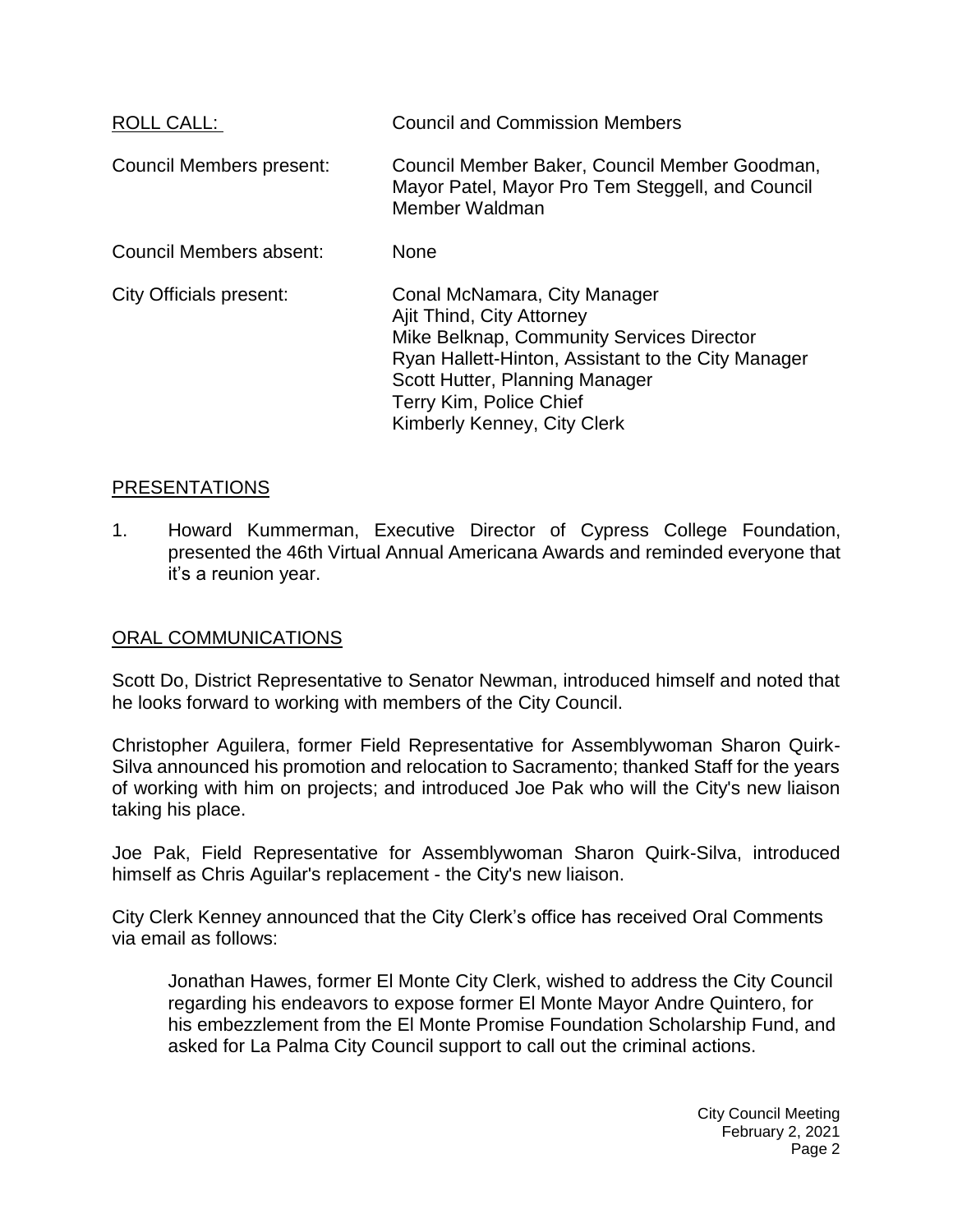## [RECESS THE CITY COUNCIL AND CONVENE AS THE CITY OF LA PALMA AS](https://lapalma.granicus.com/MediaPlayer.php?view_id=&clip_id=1255&meta_id=168342)  [SUCCESSOR AGENCY TO THE DISSOLVED COMMUNITY DEVELOPMENT](https://lapalma.granicus.com/MediaPlayer.php?view_id=&clip_id=1255&meta_id=168342)  [COMMISSION AT 7:12 P.M.](https://lapalma.granicus.com/MediaPlayer.php?view_id=&clip_id=1255&meta_id=168342)

City Clerk Kenney stated, "The City Council will now recess and convene as the Successor Agency to the Dissolved Community Development Commission of the City of La Palma. Members of the La Palma City Council receive no compensation or stipend as a result of convening or participating in either the Successor Agency or otherwise as serving as members of the Successor Agency."

## [CONSENT CALENDAR](https://lapalma.granicus.com/MediaPlayer.php?view_id=&clip_id=1255&meta_id=168344)

A. Approval of Successor Agency Minutes

Minutes of the January 19, 2021, Regular Meeting of the Successor Agency.

B. Successor Agency Register of Demands

Resolution SA 2021-02 approving the Register of Demands for February 2, 2021.

C. Successor Agency 2nd Quarter Cash and Investment Report, Fiscal Year 2020- 21, as of December 31, 2020

Receive and file the Cash and Investment Report for the second quarter of fiscal year 2020-21.

Mayor Pro Tem Steggell made a motion to approve Consent Calendar Items A, B, and C.

The motion was seconded by Council Member Waldman and carried on the following vote:

- AYES: Council Member Baker, Council Member Goodman, Mayor Patel, Mayor Pro Tem Steggell, and Council Member Waldman
- NOES: None

### PUBLIC HEARINGS

None Scheduled.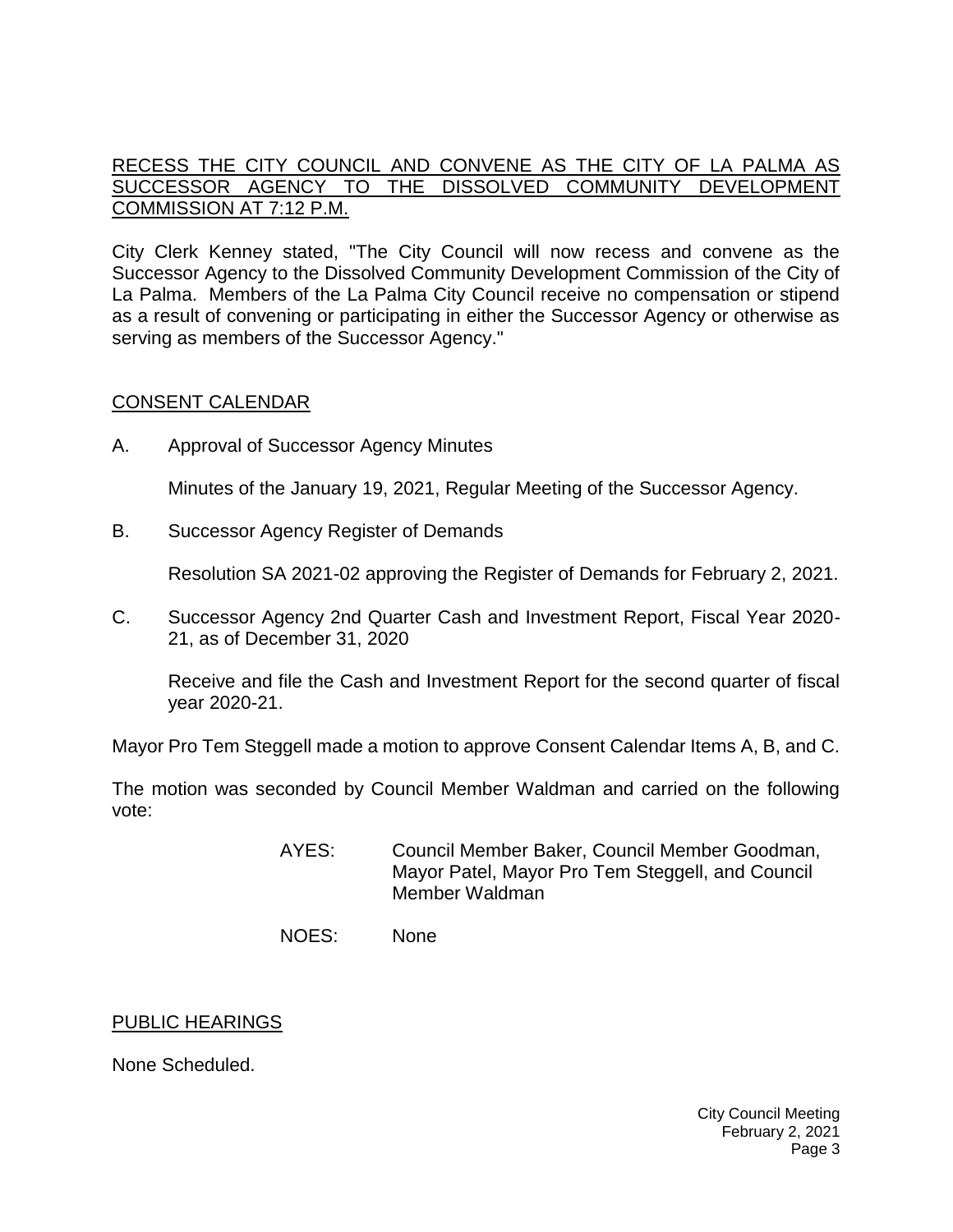## REGULAR ITEMS

None Scheduled.

## [ADJOURN THE CITY OF LA PALMA AS SUCCESSOR AGENCY AND RECONVENE](https://lapalma.granicus.com/MediaPlayer.php?view_id=&clip_id=1255&meta_id=168350)  [THE CITY COUNCIL AT 7:14 P.M.](https://lapalma.granicus.com/MediaPlayer.php?view_id=&clip_id=1255&meta_id=168350)

### [CONSENT CALENDAR](https://lapalma.granicus.com/MediaPlayer.php?view_id=&clip_id=1255&meta_id=168352)

1. Waive the Reading of All Ordinances

Waive the reading of all Ordinances in their entirety and read by title only.

2. Approval of Council Minutes

Minutes of the January 19, 2021, Regular Meeting of the City Council.

3. Approval of Register of Demands

Resolution No. 2020-04 approving the Register of Demands for February 2, 2021.

4. City of La Palma Second Quarter Cash and Investment Report, Fiscal Year 2020- 21, as of December 31, 2020

Receive and file the Cash and Investment Report for the second quarter of fiscal year 2020-21.

5. Second Quarter Operating Report, Fiscal Year 2020-21

Receive and file the Second Quarter Operating Report, Fiscal Year 2020-21.

6. Award of Contract to Infrastructure Engineers, Inc., to Conduct and Prepare America's Water Infrastructure Act (AWIA) Risk and Resilience Assessments and Emergency Response Plans

Award a Professional Services Contract to Infrastructure Engineers, Inc., to conduct and prepare America's Water Infrastructure Act (AWIA) Risk and Resilience Assessments and Emergency Response Plans for La Palma, in an amount not to exceed \$48,300.

8. COVID-19 Update/Implications for Upcoming City Events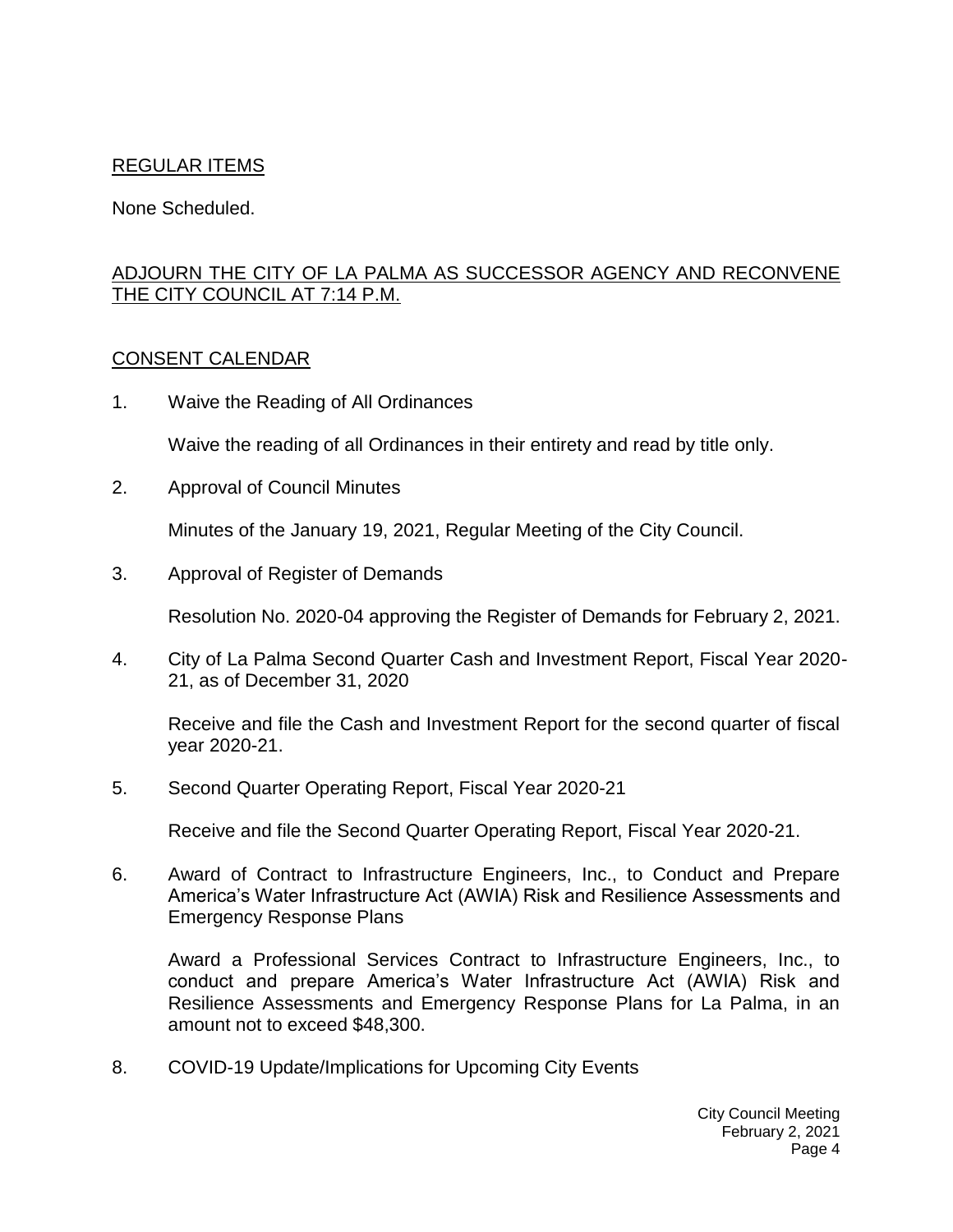Receive and file the report.

Council Member Goodman made a motion to approve Consent Calendar Items 1 through 6 and Item 8.

The motion was seconded by Council Member Baker and carried on the following vote:

- AYES: Council Member Baker, Council Member Goodman, Mayor Patel, Mayor Pro Tem Steggell, and Council Member Waldman
- NOES: None

# ITEMS PULLED FROM CONSENT CALENDAR

7. [Sponsorship for 2021 Cypress College Foundation Americana Awards, and](https://lapalma.granicus.com/MediaPlayer.php?view_id=&clip_id=1255&meta_id=168359)  [Authorizing the Distribution of Tickets to Attend the Virtual Event](https://lapalma.granicus.com/MediaPlayer.php?view_id=&clip_id=1255&meta_id=168359)

Mayor Pro Tem Steggell requested to have the item pulled to discuss foregoing the sponsorship this year due to the financial impact of COVID-19 to the City's revenue; and supports the purchase of a single seat as the City's donation this year.

Discussion ensued regarding support for the ticket donation to go to the Mayor as the City's representative.

Approve the sponsorship amount for the 2021 Cypress College Foundation Americana Awards and adopt a Resolution approving Sponsorship of the event and authorizing the distribution of tickets to attend the virtual event.

Mayor Pro Tem Steggell made a motion to approve the Sponsorship for 2021 Cypress College Foundation Americana Awards, and Authorizing the Distribution of One Ticket for the Mayor to Attend the Virtual Event.

The motion was seconded by Council Member Waldman and carried on the following vote:

- AYES: Council Member Baker, Council Member Goodman, Mayor Patel, Mayor Pro Tem Steggell, and Council Member Waldman
- NOES: None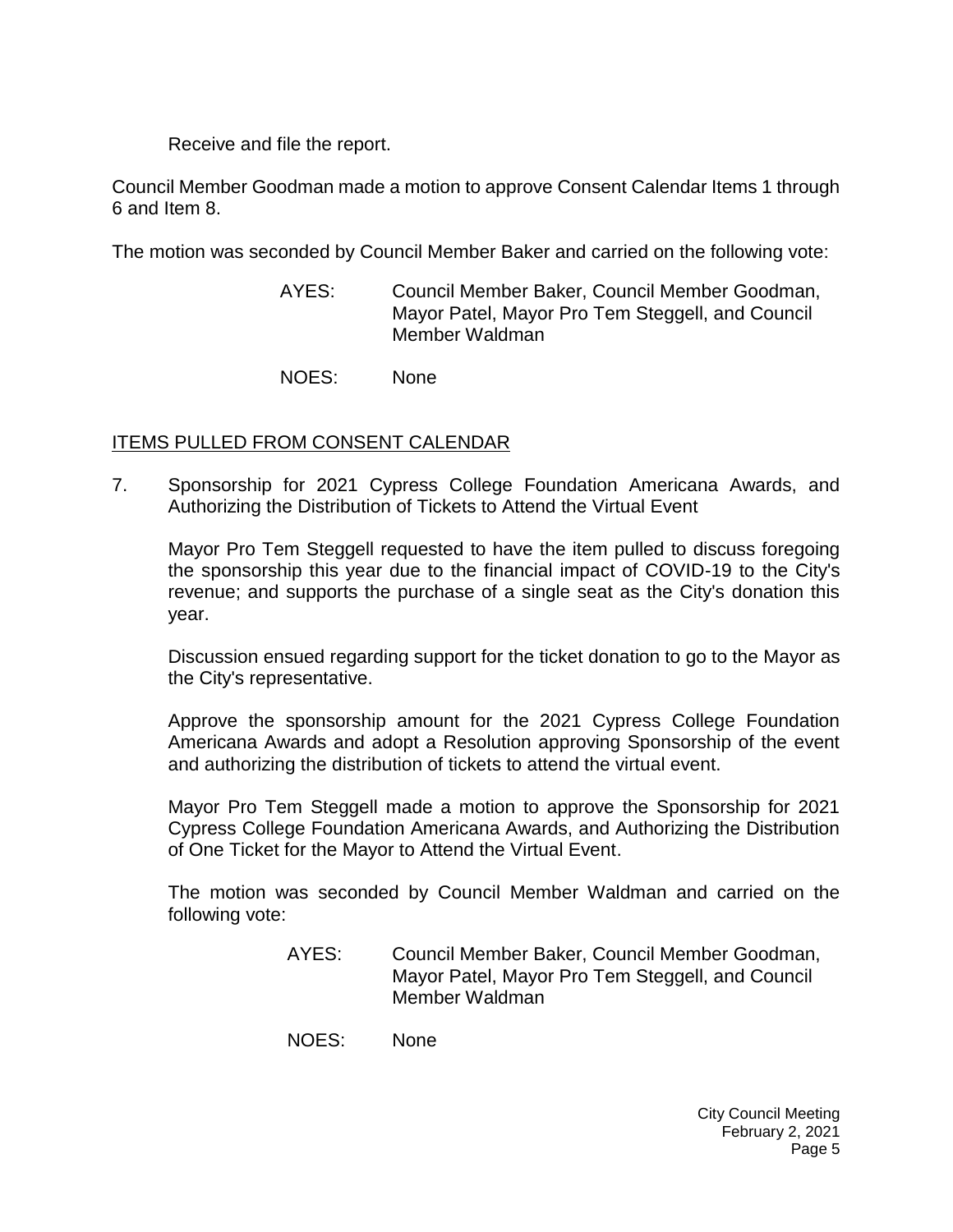## PUBLIC HEARINGS

None Scheduled.

#### [REGULAR ITEMS](https://lapalma.granicus.com/MediaPlayer.php?view_id=&clip_id=1255&meta_id=168362)

9. Appointments to Development [and Circulation Committee \(DCC\)](https://lapalma.granicus.com/MediaPlayer.php?view_id=&clip_id=1255&meta_id=168363)

City Clerk Kenney gave the Staff Report.

Sergio Alvarez, Henry Lee, and Greg Sambrano thanked the City Council for the opportunity to serve the La Palma Community.

Re-appoint Rodi Almendralo and appoint Sergio Alvarez, Henry Lee, and Greg Sambrano to the Development and Circulation Committee (DCC) with four-year terms expiring December31, 2024.

Council Member Waldman made a motion to approve the re-appointment of Rodi Almendralo and appoint Sergio Alvarez, Henry Lee, and Greg Sambrano to the Development and Circulation Committee (DCC), all with four-year terms expiring on December 31, 2024.

The motion was seconded by Council Member Goodman and carried on the following vote:

- AYES: Council Member Baker, Council Member Goodman, Mayor Patel, Mayor Pro Tem Steggell, and Council Member Waldman
- NOES: None
- 10. [Adoption of 2021 City Council Goals](https://lapalma.granicus.com/MediaPlayer.php?view_id=&clip_id=1255&meta_id=168364)

City Manager McNamara gave a brief overview of the City Council's Strategic Planning & Goal Setting Session and a summary of the 2021 City Council Goals.

a) Receive & File "Consolidated 2019-20 Goals Completed" in Attachment 1

By consensus, the City Council received and filed Attachment 1

b) Approve "2021 Goals for Consideration" in Attachment 2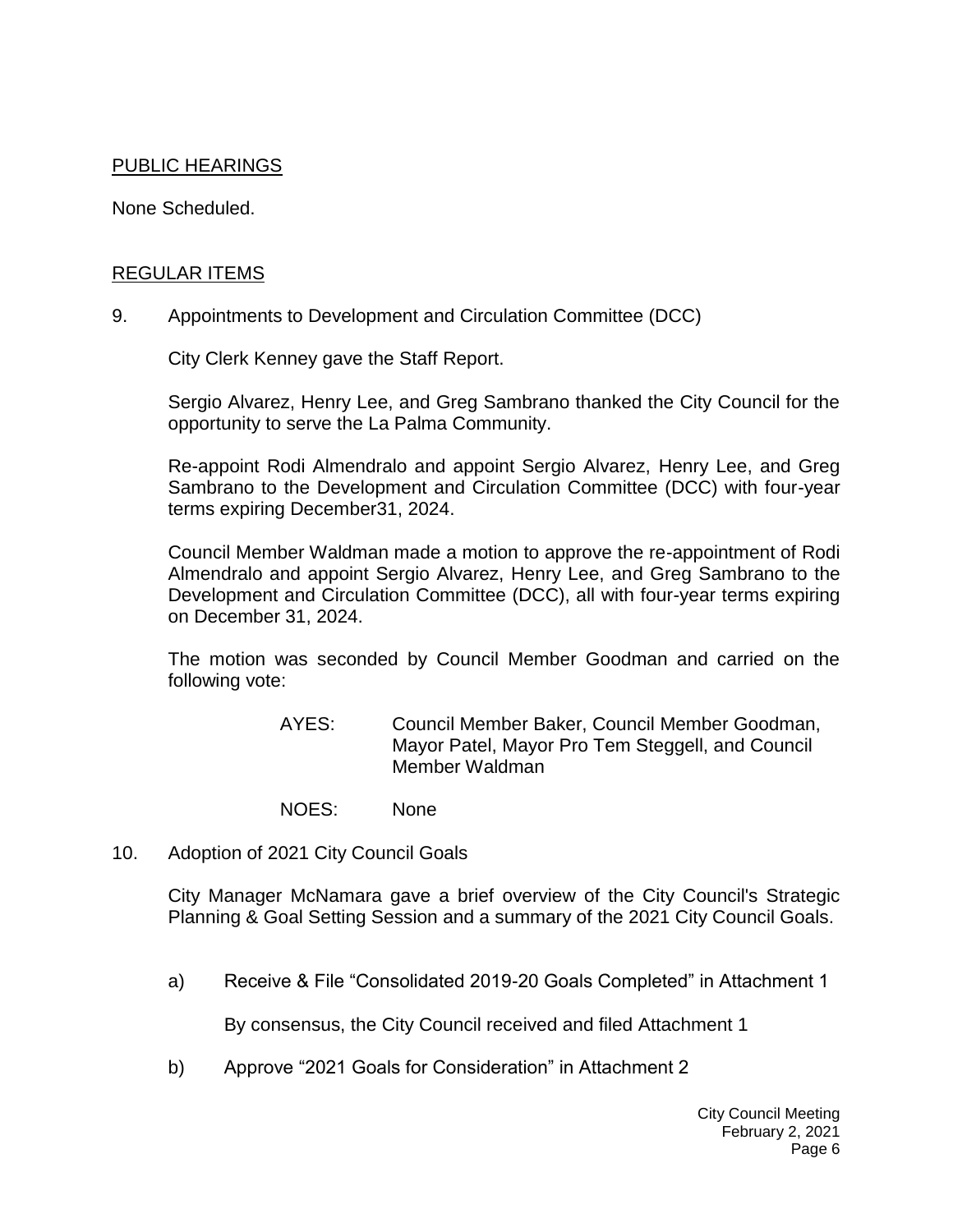Mayor Patel opened up the floor to discussion and consensus on the direction for the City Council's 2021 Goals:

1. Review of municipal parking standards for new/existing Development

Discussion ensued regarding the citywide commercial parking deficiencies; conduct a Parking Workshop to review the City's current parking allowances and deficiencies; evaluate adjacent cities parking standards; and complete a full inventory.

2. Post-COVID 19 Signature Event for 2021

Discussion ensued regarding support for an event the community can attend; that Staff will be monitoring the COVID 19 situation closely; that there are no plans to have Concerts in the Park right now; the County's plan to have everyone vaccinated by the 4th of July; create a "Bring Us Back Together" City event on a smaller scale late in the Summer; and take the pre-planned Festival of Nations off the shelf to implement in 2022.

3. Little Free Library book exchange program

Discussion ensued regarding support for the book exchange program; the description of the library book box in Downey; support for the literacy supporting program; review funding mechanisms to build the boxes; options to making a Master Plan including maintenance and management; and returning to the City Council at a future date with results.

4. Code of Conduct for municipal elections

Discussion ensued regarding the need to address and regulate signage in the public right-of-way (ROW); that neighboring cities do not allow signage in the public ROW and support for La Palma to have that position; that the issue came up during up during last year's election and the decision was made to table this to the Goal Setting Session; review the Code of Conduct and analyze what needs to be updated in the City's municipal code; and direction to Staff to conduct a full review of all options and present to the City Council at a future meeting; and appreciation for previous interim City Manager Allan Roeder, who was the facilitator for the Goal Setting Session.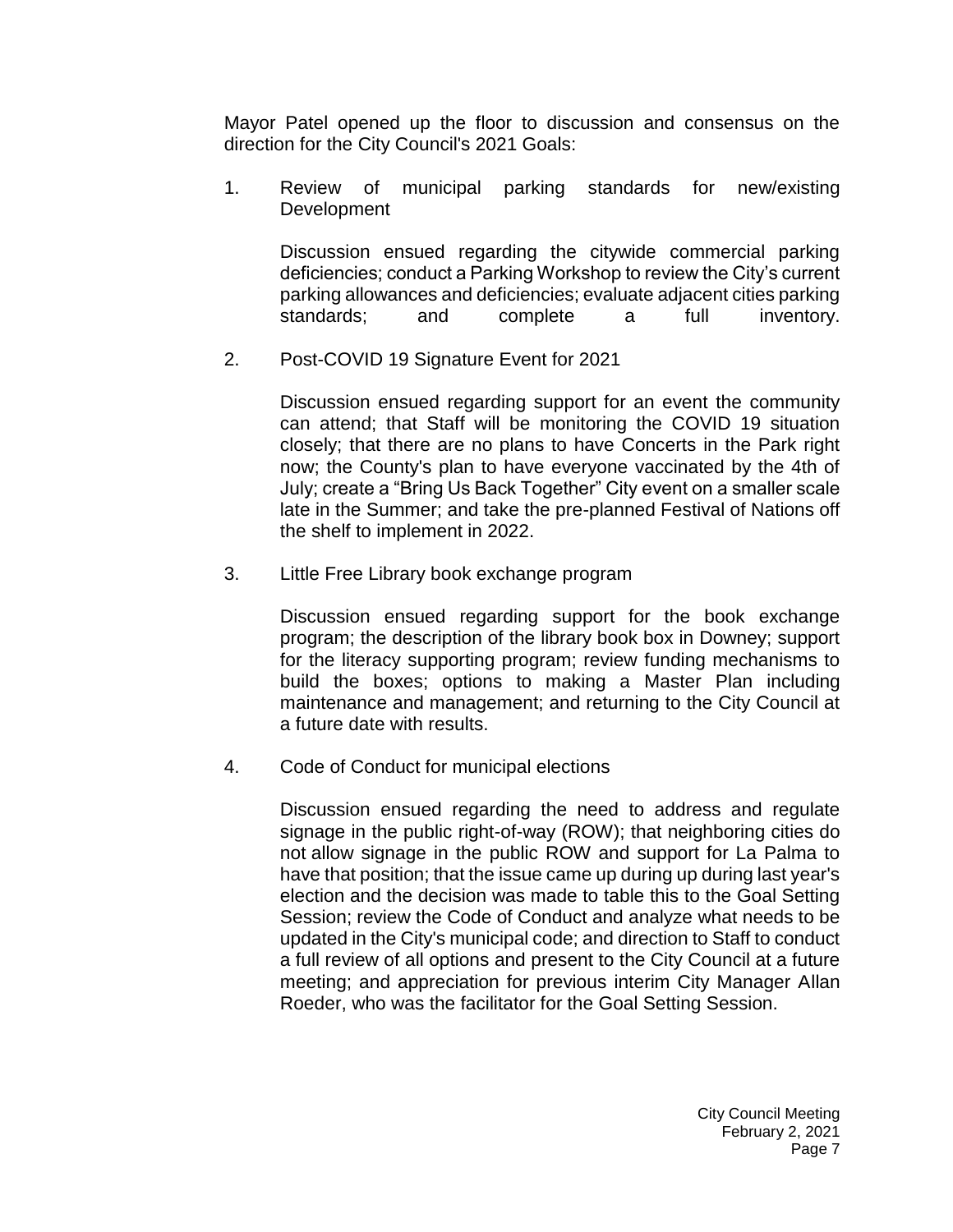## [COUNCILMEMBER AB1234 REPORTS, REPORTS FROM CITY-AFFILIATED](https://lapalma.granicus.com/MediaPlayer.php?view_id=&clip_id=1255&meta_id=168367)  [COMMITTEES, AND COUNCIL REMARKS](https://lapalma.granicus.com/MediaPlayer.php?view_id=&clip_id=1255&meta_id=168367)

**Council Member Baker** attended the League of California Cities (LOCC) Virtual New Mayors and Council Members Academy; the Orange County Library Advisory Board (OCLAB) Virtual meeting; the LOCC New Mayors and Council Members Virtual Academy; the LOCC Office of Emergency Services phone call; and the LOCC Parks and Recreation Virtual Roundtable.

**Council Member Goodman** attended Assemblywoman Sharon Quirk-Silva's Breakfast Club; the Orange County Sanitation District (OCSD) Board of Directors meeting; the California Joint Powers Insurance Authority (CJPIA) Executive Committee meeting; and the LOCC Housing, Community, and Economic Development Policy Committee meeting.

**Council Member Waldman** had nothing to report.

**Mayor Pro Tem Steggell** attended the Orange County Fire Authority (OCFA) Board of Directors meeting where she was appointed Co-Chair; the OCFA Human Resources meeting where she was appointed as Chair.

**Mayor Patel** attended the Orange County Vector Control District (OCVCD) Board meeting; the SMAP (Strategic, Mindful, Athletic, and Passionate) Leadership for Youth Conference; the Federation of Indian Communities of Southern California's celebration of the 72nd Indian Republic Day; the Indian American Community's celebration of the 72nd Indian Republic Day; and would like to thank City Staff for the incredible efforts taken to relocate City Hall to the Community Center.

## [CITY MANAGER REMARKS](https://lapalma.granicus.com/MediaPlayer.php?view_id=&clip_id=1255&meta_id=168368)

**City Manager McNamara** echoed the appreciation for the amount of work done by Staff to transition the entire City Hall operation over to the Community Center; that Orange County has two Vaccine Super Pods open currently - one at Disneyland and the other at Soka University with the possibility of a third site; that the County is asking for full time employees from every City to help assist the vaccination process; and that labor negotiations, the Fiscal Year 2021-22 Budget, and Housing will be future Agenda Items.

Mayor Patel congratulated Mayor Pro Tem Steggell on her appointment as Chairperson to the OCFA Board of Directors.

### [CITY ATTORNEY REMARKS](https://lapalma.granicus.com/MediaPlayer.php?view_id=&clip_id=1255&meta_id=168369)